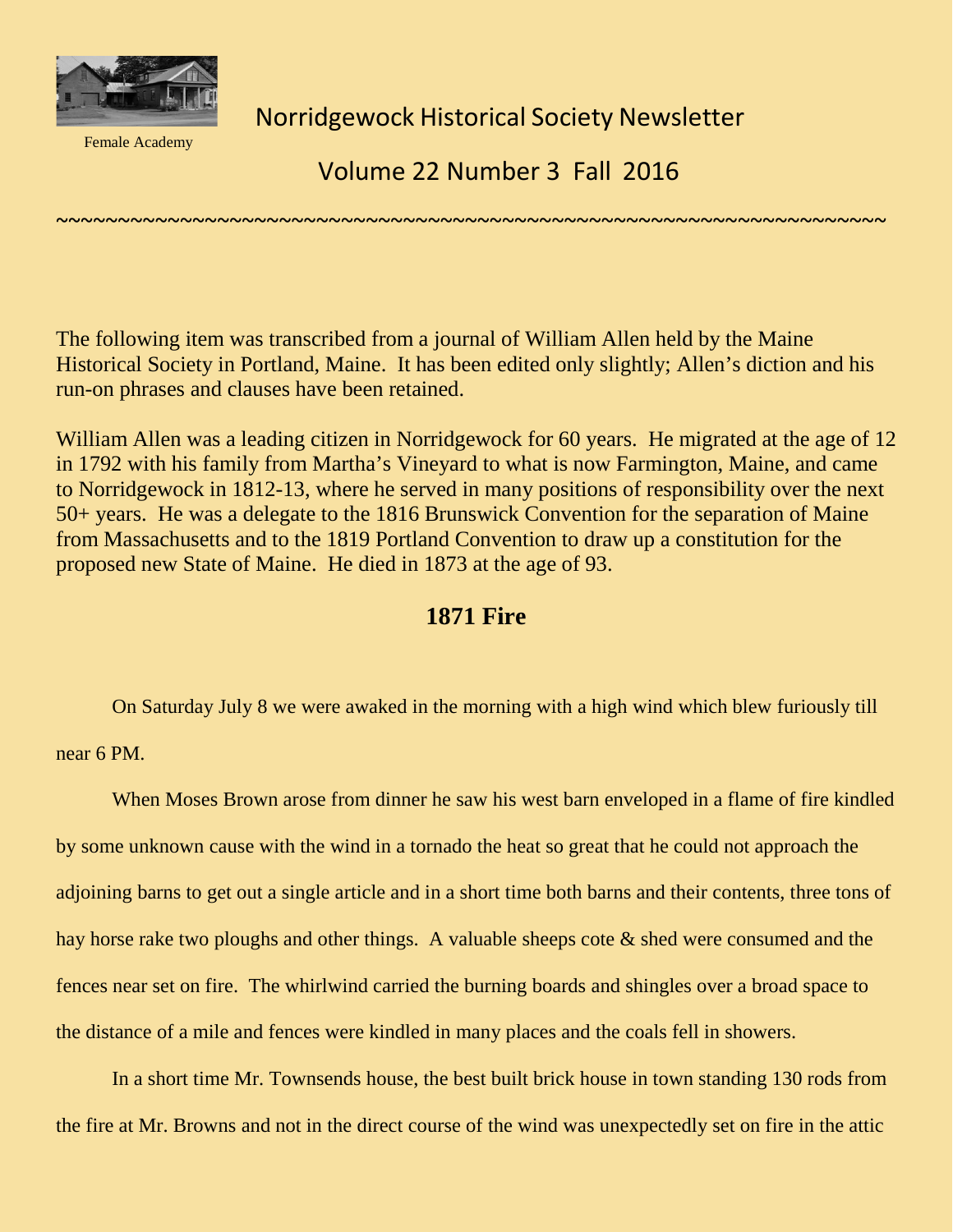over his kitchen & the store room in the L attached to the main building by fire brought by the wind and drop through an open sky light which soon spread to the main attic. The fire had made such progress when first discovered that but a few articles could be saved from the kitchen and store room which was well filled with family stores recently purchased to value of fifty dollars or more. The fire did not penetrate below the attic of the main building for some minutes and the beds and most of the other things therein were saved but some damaged. Two men stayed in the chambers throwing out goods til the fire cut off their retreat by the stairs and they jumped out of the chamber windows. The blinds were taken off and windows taken out and saved. For an hour or more my house was greatly exposed to showers of burnt and burning shingles brought by the wind from Townsends until the roof of his house fell in and his shed and stable fell. The whole village was alarmed on my account as soon as they were informed that T's house had been set on fire from the fire at B's 130 rods off and thought if my house should be burned in the high wind there would be a general conflagration and twenty men came running to my assistance and as many to Mrs. Clarks. Heald arrived first sprang up a ladder with a pail of water and with help to pass soon wet both sides of the roof over the kitchen store room and wood shed passing from end to end on the ridge on a run with a pail water in his hand. Another with the help of Fred\* my boy commenced wetting the roof of the house standing on the ridge of the L and throwing the water as far as they could being supplied with water by others. Heald and Fred soon went upon the roof of the each with a pail of water running about on the roof as on the ground and put out the fire instantly which had kindled to a blaze in the shingles near the cove at the east corner of the roof which if it had been delayed two minutes would have been beyond control. Heald was vigilant and persevering stayed on the roof two hours. But for him the house would have been burnt down. He has my thanks for his energetic efforts.

Butler arrived in about one minute after Heald and he and one other young man went upon the barn and did have their post till all danger was over. The scorching sun and heat of the fire and wind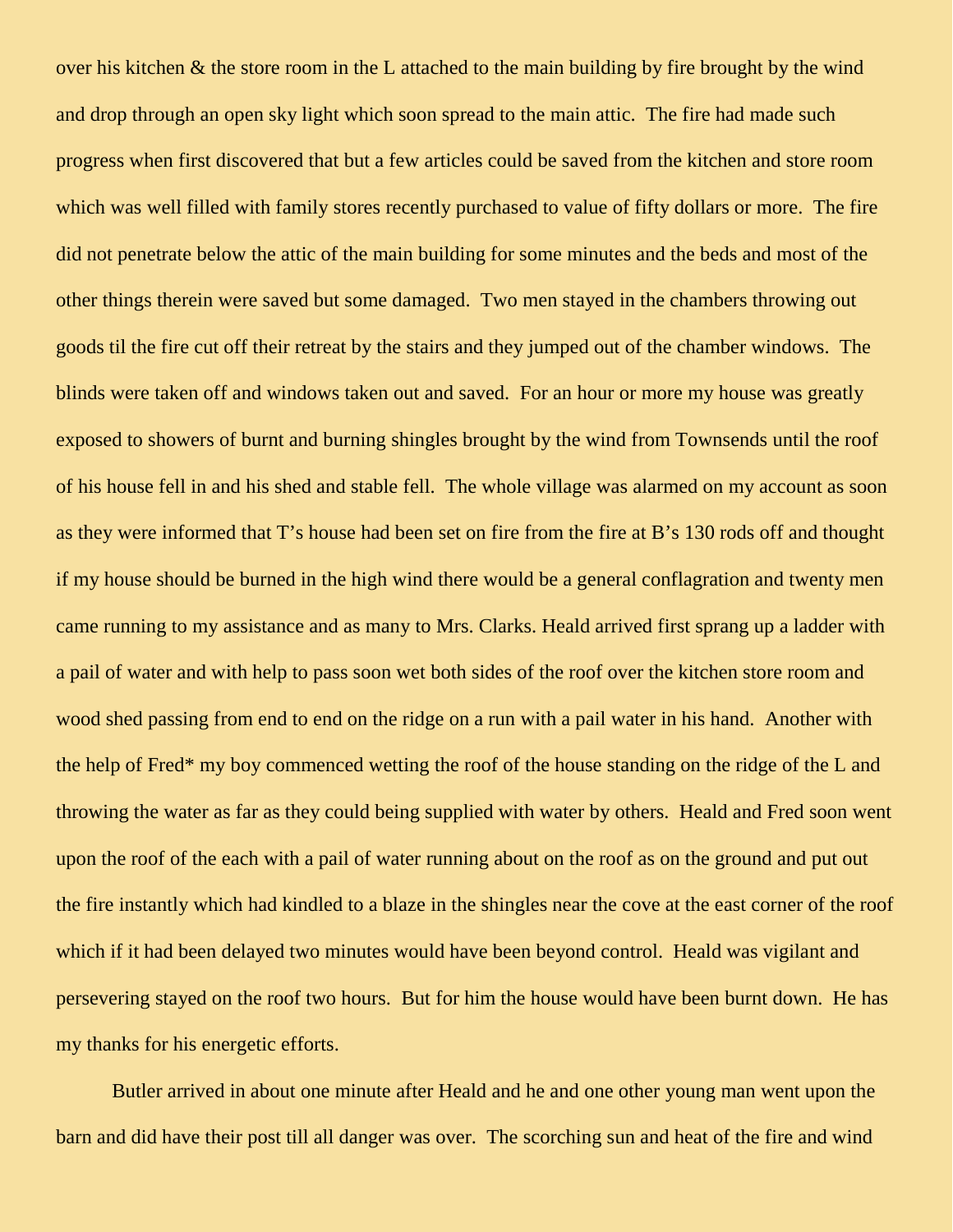dried the water as fast as they could put it on as the roof was steep and the water drained off. Mr. Butler a young man from N. York was present being used to fires called blankets to be wet and spread on the roof[. We let him have all we had which they wet in a tub and Butler soon had them spread on the roof to catch the coals as they fell. Butler and the 20 others have my sincere thanks for their vigilance and perseverance in saving my buildings. Burning shingles fell plentifully in my garden and although carefully watched kindled in the trunk of a large apple tree and by the fence back of the barn. The grass having been cut and taken off in front of the house and the bottom green although fire fell in every direction it did not kindle to a blaze. T's garden fence on all sides was burnt up or torn down to save it. My fence at the south end of the orchard and ten rods on the west and ten on the east side and on two sides of the garden was taken down to save from being burnt. An acre or more of grass ground was burnt over on the west corner of the orchard and men have been engaged to rebuild that which is most needed by pasture and gardens Monday.

I am imprest with the obligation I am under to praise God for his protection.

July 10

\* Charles Frederick Allen was 55 in 1871. He was a graduate of Bowdoin College (1839), an influential Methodist minister for many years, and from 1871-1879 President of the Maine State College (now the University of Maine in Orono). He died in 1899.

Submitted by: Tom Mickewich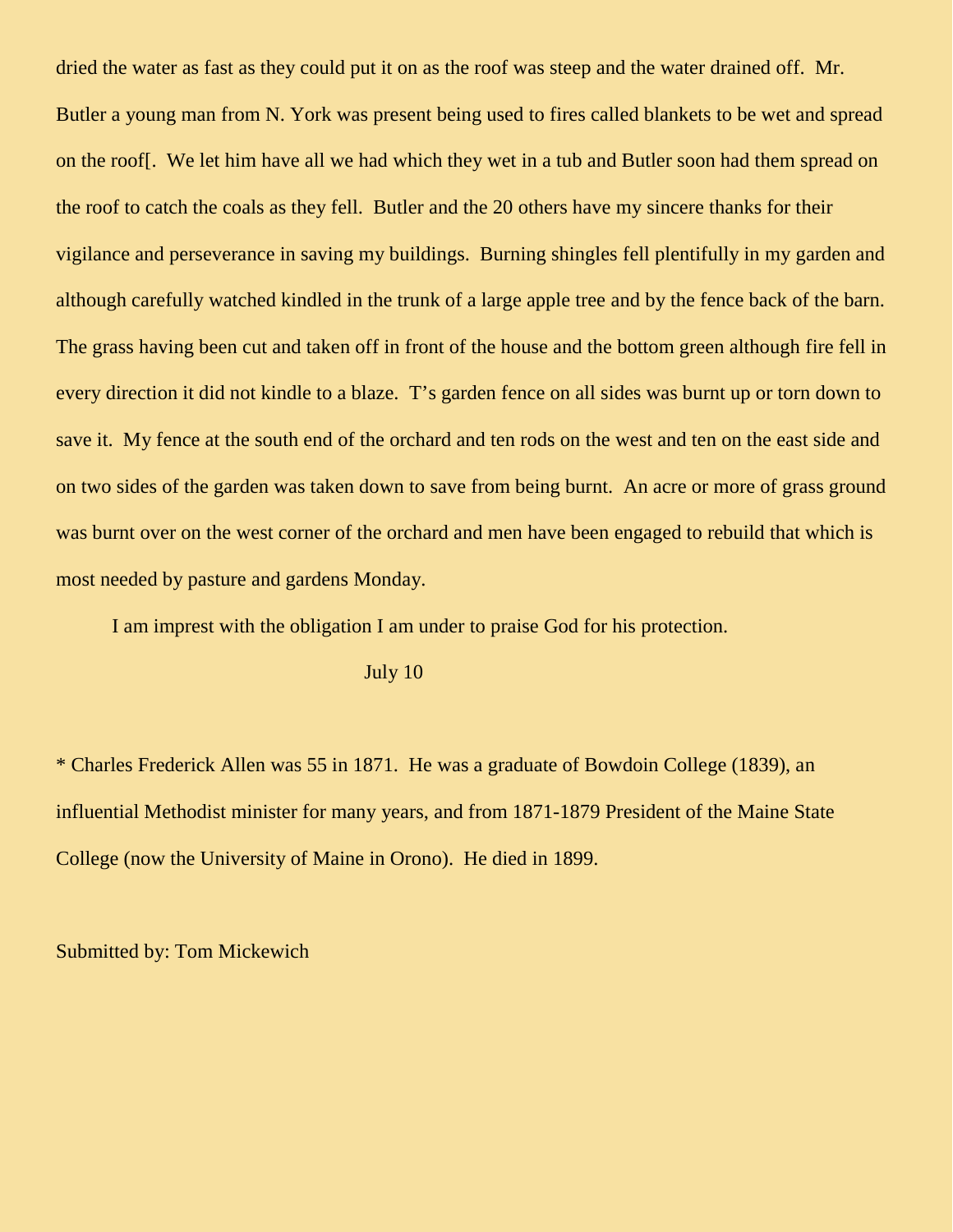## NORRIDGEWOCK'S POUND

In ancient Britain and continuing in early New England, most communities had a Pound, a pen where stray animals could be held until claimed. It was a rugged enclosure typically 20 to 40 feet square with a gate and a strong lock. It was mainly to keep domestic animals under control, but it could also protect them from thieves, wolves, or in some cases marauding Indians. Even without damaging property an animal's droppings could foul up the neighborhood so a Pound was considered necessary. The Pound was usually in the village for convenience, often on the town common. It was managed by the town's "Pound Keeper".

If someone discovered a pig doing damage to their garden, they could drive the pig over to the Pound. The Keeper would lock up the pig until its owner came looking for it. To settle any damage done by the pig, some Keepers would cut notches in a stick and split the stick, giving half to the gardener. The gardener would go to the pig's owner to collect on his damage. When paid, he'd give the half stick to the pig's owner who would take it back to the Keeper to show that the damage had been paid. Then the owner would have to pay the Keeper's fee for holding the pig. If the pig wasn't worth all the costs the owner might not admit the pig was his. If he abandoned it the Keeper might dispose of the pig by auction.

Before fence wire was available some Pounds were made of stone walls; a few Maine towns still boast of such relics. But most Pounds were made of wood, often just good enough to keep the animals in. Most homes had at least one horse and a cow of some sort, maybe a bull, animals that got to know their fence weaknesses pretty well. Sheep and pigs could get loose, geese and even hens might be impounded. The Pound could keep its Keeper fairly busy in addition to managing his own home or farm.

Smith's History of Mercer says in 1829 that town voted to raise money for a Pound. It was to be 35 feet square and 7 feet high, with plank walls  $3\frac{1}{2}$  inches thick. It was to be within 100 yards of the mills in Mercer Village. The Pound was built, then for some reason sold in 1836 for \$5.75. After that the Thomas Atkinson barnyard was used as a Pound with Atkinson acting as Keeper.

Winslow's History of Larone says until 1903 every Maine town was required by law to have a Pound. In 1790 the Larone neighborhood voted to build one 40 feet square and 6  $\frac{1}{2}$  feet high "at the end of the lane". Today near the east end of Pirate Lane there's a row of large oxhauled stones about 40 feet long, which Winslow thought was the remains of the Pound. Maybe the idea of using stone was given up on realizing all the work needed for such high stone walls.

But what about Norridgewock's Pound? None of our histories mention a Pound. But John Clark "the Father of Norridgewock" mentioned "the town Pound" in two of his deeds. In 1795 he had sold land for both a town Common and a 1 acre cemetery to the town of Norridgewock, all for 6 shillings. (K6/128, ie Kennebec County Registry of Deeds Book 6, Page 128, readable on line if one's computer has the right software.) The 1794 town meetinghouse was already sitting on the new Common. In 1802 Clark sold land to Joseph Titcomb saying in his deed "Beginning at a large stump in the north line of the Meetinghouse Common and *nigh to the town pound*….". (K6/92) And in 1804 in a land sale to Israel Danforth, Clark said '... Beginning on (River Road) at a stake and stones, then running N 19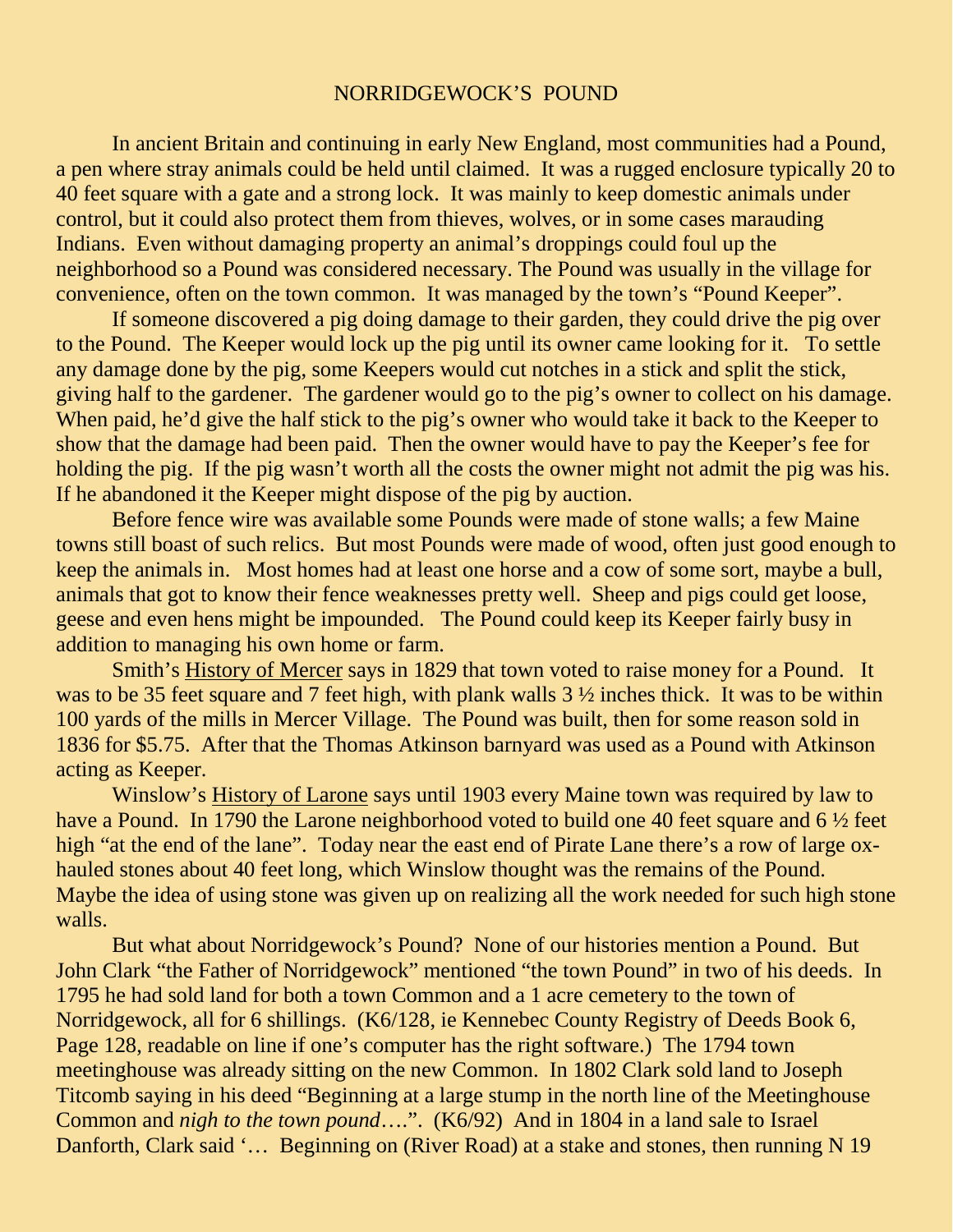deg. E 3 rods on the Meetinghouse Common land to a stake, then N 65 deg. E 8 rods to a stump *near the pound* to Joseph Titcomb's corner…..". (K7/119) It was Danforth who soon built his tavern on the same lot.

Those descriptions should tell us where our Pound was, except that a small discrepancy in one deed keeps us from being exact. Shown below is the area at three different times, 1804 after the sale to Titcomb, 1883 when the old Somerset County court house was still standing, and today when houses have replaced the court house. We can locate Clark's large stump, and the nearby Pound must have been on the Common, between the stump and the road.

Close to that spot Somerset County built its brick court house in 1820. Also a building holding the North Norridgewock Post Office was close by in 1883. If either building displaced the Pound, maybe our ~1849 historians William Allen and John Hanson never knew about the Pound. Possibly the old town records would show that another Pound was set up somewhere else, and maybe kept in use until 1903 or so.

Was our Pound made of stone walls or wood? Probably wood, because stone is scarce in that part of town. After the court house burned in the 1880s houses were built in its place along River Road. The house now at 20 River Road is very close to where our original Pound was. It would be fun to be able to dig there and maybe find an old gate hinge or a horse or ox shoe, buried some 200 years ago.



Submitted by: Eastman Wilder